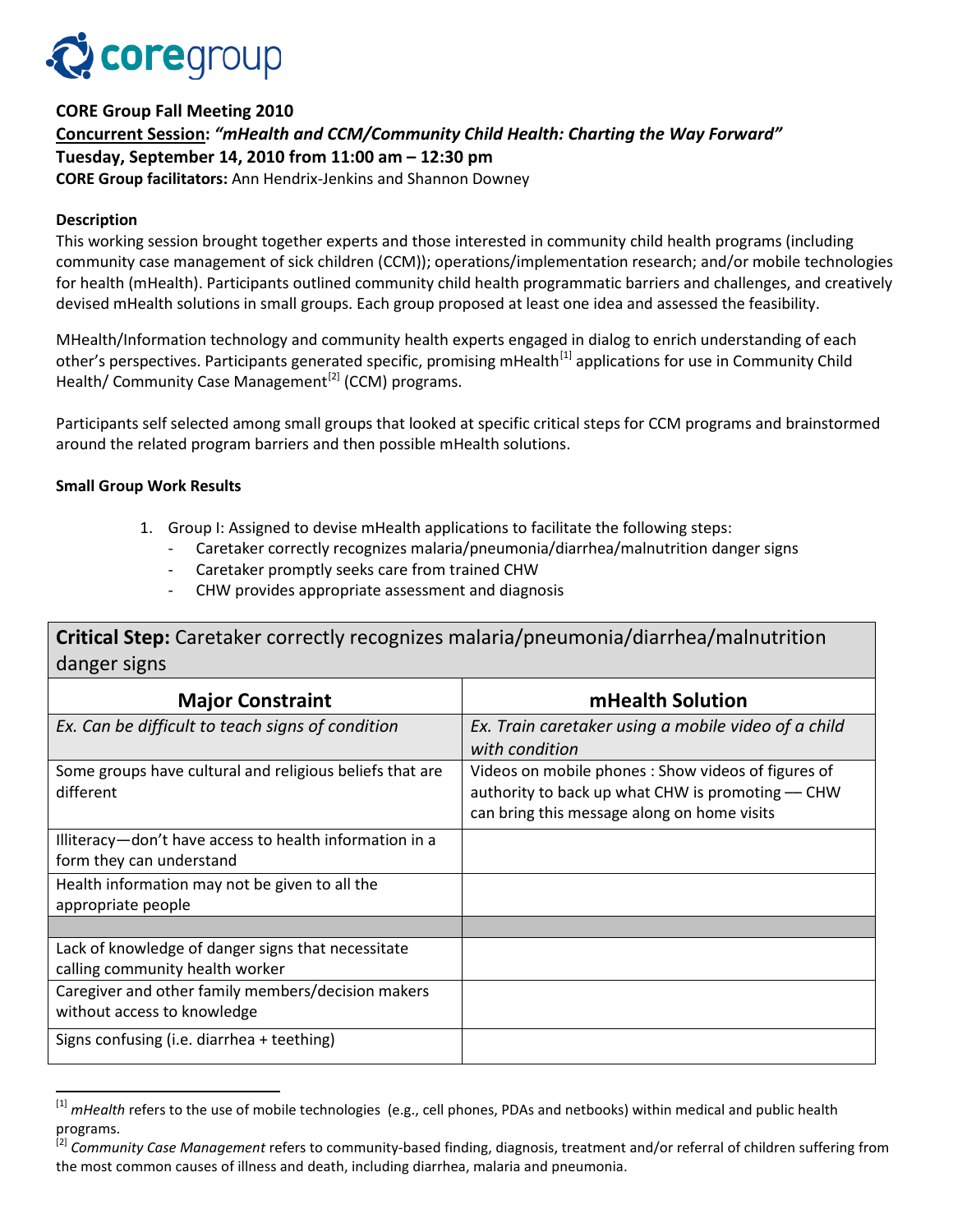| Doesn't recognize urgency - "normal" |  |
|--------------------------------------|--|
|                                      |  |

# **Critical Step:** Caretaker promptly seeks care from trained CHW

| <b>Major Constraint</b>                            | mHealth Solution                                      |
|----------------------------------------------------|-------------------------------------------------------|
| Ex. Caretaker may not be able to find CHW or child | Ex. Caretaker calls the CHW to find their location or |
| may be too sick to travel                          | request that they come to the home                    |
| No trained CHW                                     | GPS function on phone                                 |
| Don't know where CHW is                            | Text message (sms)                                    |
| Not allowed to go                                  |                                                       |
| Caregiver has other responsibilities               |                                                       |
| Does not have capacity to take the child           |                                                       |
| Going somewhere else before going to CHW           |                                                       |
| Wait too long before going to CHW                  |                                                       |

| <b>Critical Step:</b> CHW provides appropriate assessment and diagnosis |                                                         |  |
|-------------------------------------------------------------------------|---------------------------------------------------------|--|
| <b>Major Constraint</b>                                                 | mHealth Solution                                        |  |
| Ex. CHW may not follow diagnostic algorithm                             | Ex. CHW follows a phone-based job aid                   |  |
| Lack of rigor when asking about danger signs                            | sms for remote diagnosis                                |  |
| Take shortcuts                                                          | Job aids with steps for diagnosis                       |  |
| Doesn't have time to provide diagnosis because others                   |                                                         |  |
| are visiting                                                            |                                                         |  |
| Not well trained, supervised, refreshed, or checked                     | Voice message, foster peer-support or Dr. or Nurse call |  |
|                                                                         | to provide feedback on proposed interventions (more     |  |
|                                                                         | for mentorship than supervision)                        |  |
| No RDTs, no timers                                                      | Mobile apps to do calculations                          |  |
|                                                                         | Take pictures of blood samples                          |  |
| Can't count                                                             | Mobile apps: particularly respiration app               |  |
| Conflict with local practices/beliefs                                   |                                                         |  |

**2. Group II:** Assigned to devise mHealth applications to facilitate the following steps:

- CHW has treatment in stock and dispenses it correctly

- CHW provides appropriate health education and counseling

- Caretaker adheres to treatment plan

# **Critical Step:** CHW provides appropriate health education and counseling

| <b>Major Constraint</b>              | mHealth Solution                      |
|--------------------------------------|---------------------------------------|
| Ex. CHW may not give adequate advice | Ex. CHW follows a phone-based job aid |
| Data collection in timely manner     | Simple program on cell phone          |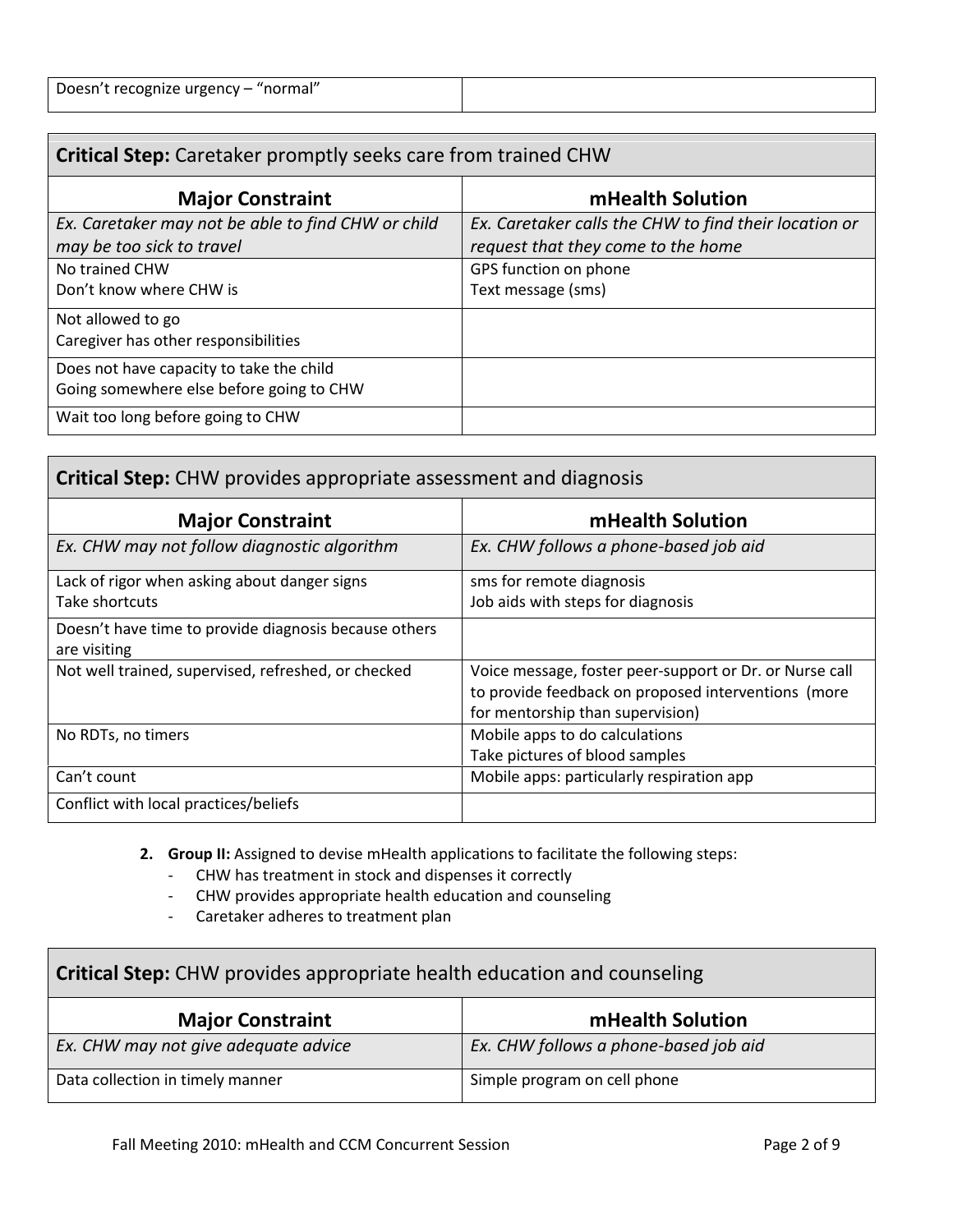| Illiteracy, especially working with CHW who do home | Pictures for reconciling response              |
|-----------------------------------------------------|------------------------------------------------|
| visits.                                             | Simple and user-friendly                       |
| Technology challenge: too expensive to respond,     | Solar powered batteries                        |
| electricity, connectivity with internet             | Charger kiosk: free phone charging with health |
|                                                     | talk                                           |
|                                                     | Use of video                                   |

- **3. Group III:** Assigned to devise mHealth applications to facilitate the following steps:
	- CHW refers child to health facility for severe illness
	- Caretaker seeks timely follow-up
	- CHW provides timely and accurate data on patient

# **Critical Step:** CHW refers child to health facility for severe illness

| <b>Major Constraint</b>                                                                                | mHealth Solution                                |
|--------------------------------------------------------------------------------------------------------|-------------------------------------------------|
| Ex. Transportation may not be available or                                                             | Ex. Call for emergency transport; reimburse     |
| affordable                                                                                             | caretaker with mobile money                     |
| Knowledge of symptoms (CWH) need of a reference                                                        | sms                                             |
| Availability of health facility - distance, staffed with<br>competent health professionals, affordable | Call health facility to notify/confirm referral |
| How to manage in home when care giver is absent, who                                                   |                                                 |
| goes                                                                                                   |                                                 |
| Medication and supplies available                                                                      |                                                 |
| Communicate back to CHW                                                                                | Notify that Pt. was seen                        |
|                                                                                                        | Plan of care                                    |
|                                                                                                        | Reminder for Rx                                 |
|                                                                                                        | Money transfers                                 |

### **4. Group IV: Decided to address the issue of community mobilization for demand creation**

**Critical Step:** Demand creation for CCM services within populations with low literacy

| <b>Major Constraint</b>                               | mHealth Solution                                                                                                                                                                                                                                                                                                  |
|-------------------------------------------------------|-------------------------------------------------------------------------------------------------------------------------------------------------------------------------------------------------------------------------------------------------------------------------------------------------------------------|
| New CCM services, therefore use of them is not a norm | Advertise via television or radio                                                                                                                                                                                                                                                                                 |
| Does supply meet demand?                              | Reverse 911 format: calling all parents in an area where<br>there is a problem, e.g. diarrheal illness<br>Registry of all phone numbers in village could be used in<br>many ways: e.g. weekly robo-calls<br>Simple text or recorded message that doesn't cost<br>anything to receive<br>Toll free call-in numbers |
|                                                       | CHW transfer minutes to caretaker's phone as incentive                                                                                                                                                                                                                                                            |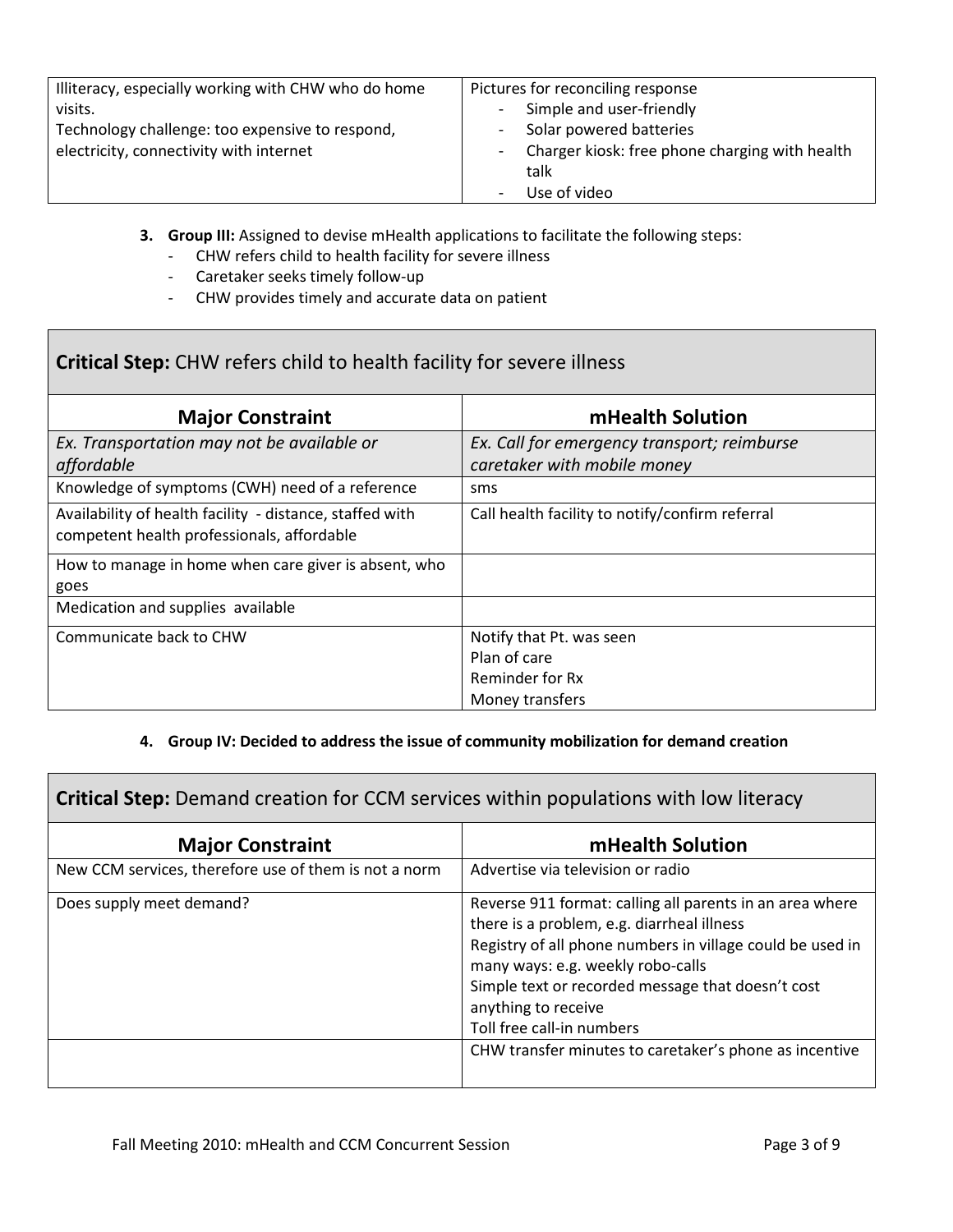| Charger kiosk in exchange for education/services<br>Solar power charger   |
|---------------------------------------------------------------------------|
| iPad/Kindles - videos for education<br>Icon based-photos as teaching tool |

### Other ideas:

- Incoming calls are free
- With illiterate populations use of pictures and images, audio messages, pre-set buttons
- Air time provided
- E-banking
- E-IMCI
- Commodity management groups, use PDAs and collaborate
- Based on expressed need from communities
- Potential of PPP for communication

### **Feasibility Exercise:**

|             | <b>Less Expensive</b>                                                                                                         |             |
|-------------|-------------------------------------------------------------------------------------------------------------------------------|-------------|
|             | Low demand $=$ registry with<br>recorded calls                                                                                |             |
|             | Mobile phone communication<br>between CHW and Health<br>Facility                                                              |             |
|             | Text medication/Rx reminders to<br>care givers and CHW                                                                        |             |
|             | Diagnostic aids:<br>- images and videos on phones<br>to facility<br>- ability to submit images for                            |             |
| Less Impact | remote diagnostics<br>Low demand=CHW transfer<br>minutes as incentives<br>- charging solar kiosk in exchange<br>for education | More Impact |
|             | Stream training video to phone<br>with real-time interaction                                                                  |             |
|             | E-money transfer for<br>transportation costs, incentives<br>for CHW                                                           |             |
|             | Pictorial applications for illiteracy                                                                                         |             |
|             | <b>More Expensive</b>                                                                                                         |             |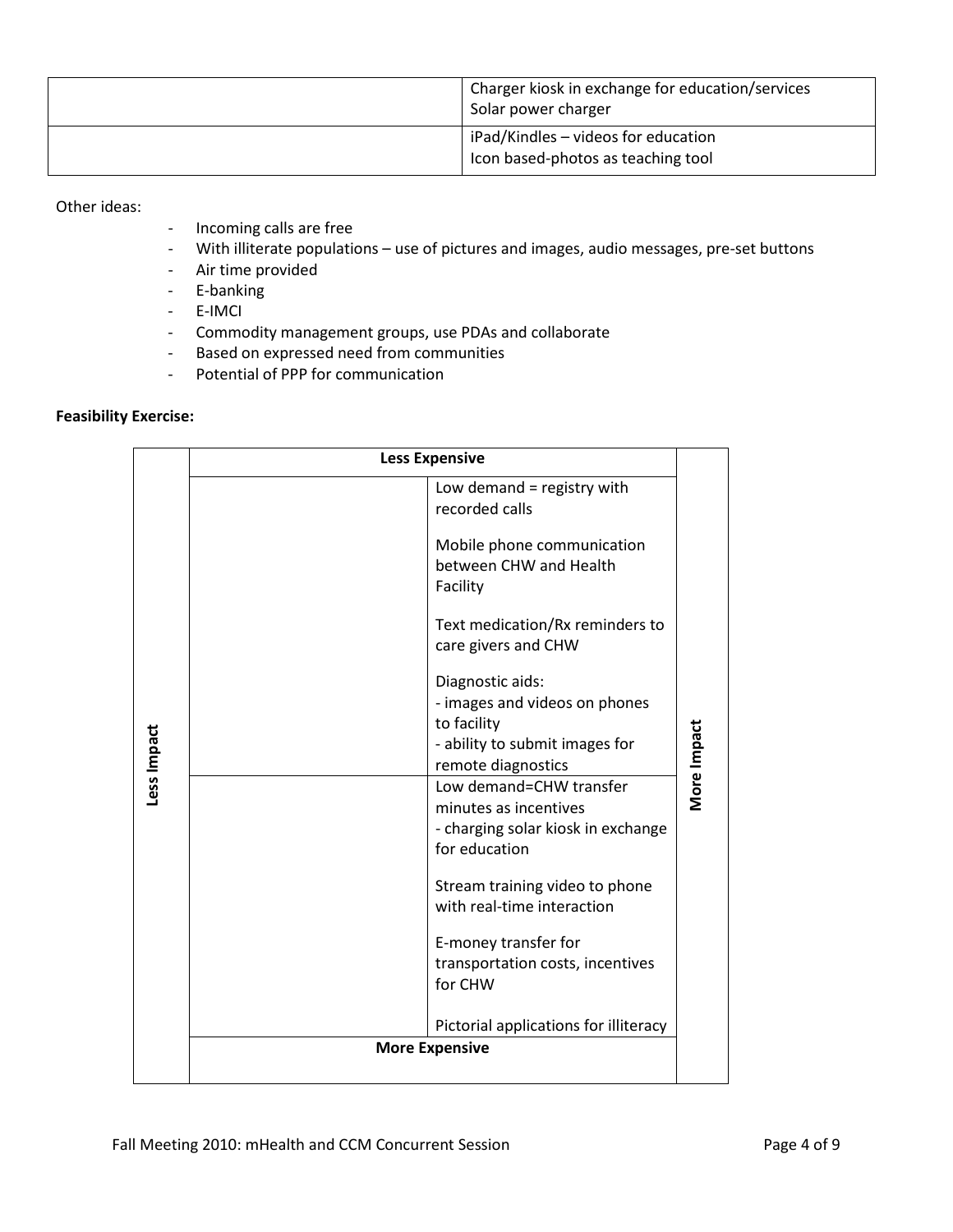# **APPENDIX 1: CORE Group Spring Meeting 2010 Summary—CCM**

### **Community Case Management Concurrent Session** *–* **Small Group Work Write-Up**

**Speakers:** *Yolanda Barbera and Amina Issa Mohamud, IRC***;** *Jeanne Koepsell, Save the Children; and Megan Wilson, PSI Three CORE Group Members, IRC, PSI and Save the Children who are all working on CIDA-funded CCM programs in multiple countries, presented on lessons being learned through providing life saving interventions through CCM and on the related impact on under-five mortality. Presenters and participants worked in small groups to address barriers and challenges to CCM scale-up and possible solutions and best practices. They focused on four different areas and the ideas generated during the group work are written-up below.*

#### **Small Groups:**

- **I. Procurement & Supply Chain Management**
	- *Barriers & Challenges*
		- Poor forecasting
		- Government policies and requirements
	- *Solutions & Best Practices*
		- Coordination between community, facility and governments
		- Partnering approach with government for the start
- **II. Training**
	- *Barriers & Challenges*
		- If training by specialty then training would be altered
		- Cost of training
		- Length of training
	- *Solutions & Best Practices*
		- Opportunity costs of attending
		- How to keep them interested/coming (paid, volunteer)
		- Changing ideas/activities to newer techs (BC @ Ministry Level)
		- Having support and consensus of partners, roles, expectations
		- Supervision (more + better)

#### **III. Supervision**

#### *Barriers & Challenges*

- Few/no civil service supervision
- Lack of increased attitude for supportive supervision (audit)
- Lack of \$ and time to support supervision (transport, etc.)

#### *Solutions & Best Practices*

- Advocate for increase resources for supervision
- Training on supportive supervision at TOP Levels
- Quality improvement verification checklist (QIVC)

#### **IV. CHW – Motivation & Incentives**

- *Barriers & Challenges*
	- Competing priorities
	- Competing survival strategies
	- Different incentive structures NGOs, governments
	- Campaign vs. routine
	- Continuity funding stops
	- Sustainability

#### *Solutions & Best Practices*

- Social support
- Positive supervision
- Info fed back
- Community mobilization and engagement to support CHWs coherent and integrated
- Mentoring to retain knowledge
- New challenges for CHWs
- Volunteer contract fixed term
- Basket approach/other things to offer
- Meet other CHW needs
- Provide CHW with other skills
- Volunteers prioritized for livelihood benefits
- CHW set up loan groups post training in the area
- Pay for service

#### Fall Meeting 2010: mHealth and CCM Concurrent Session **Page 5 of 9** Page 5 of 9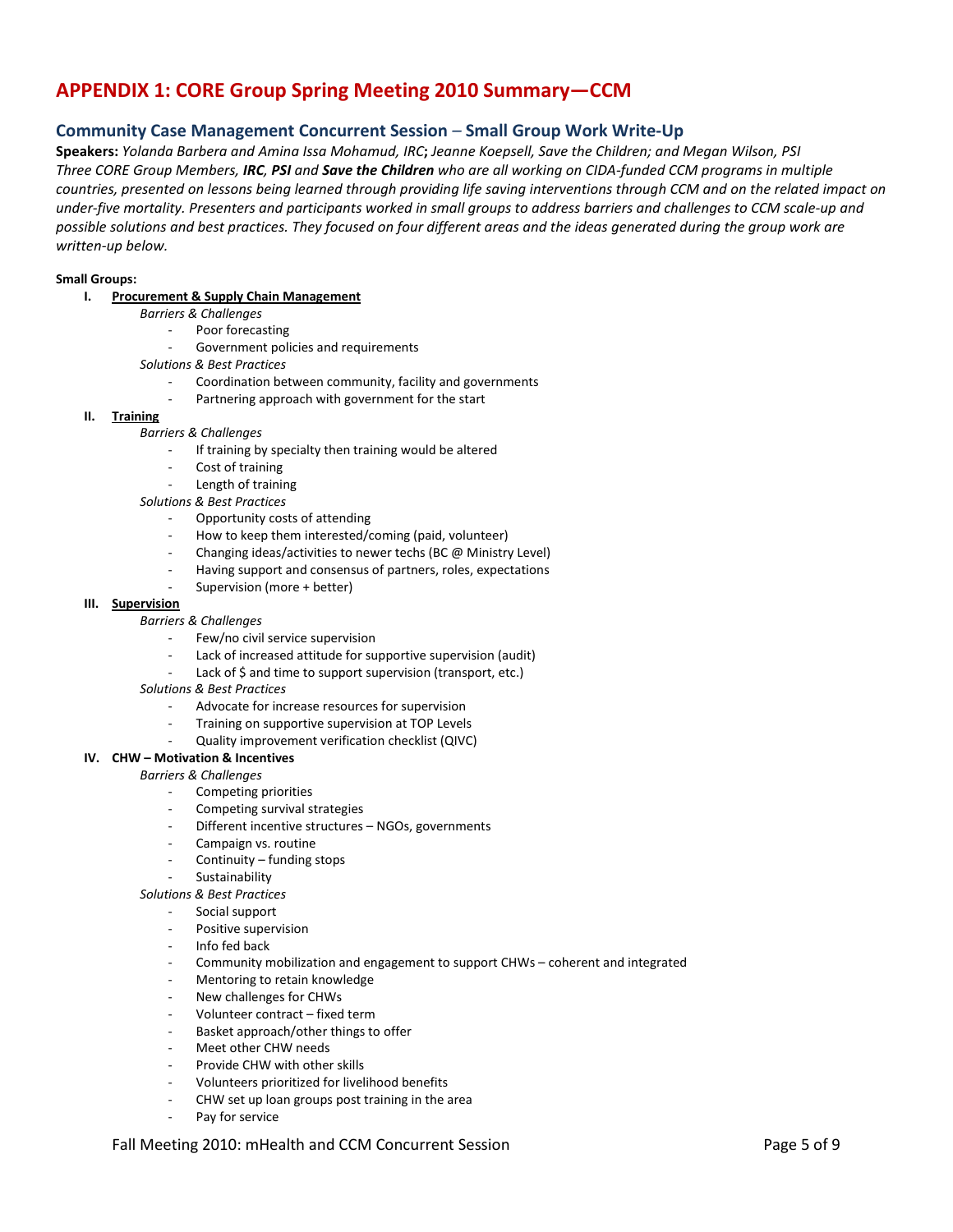# **APPENDIX 2: CORE Group Spring Meeting 2010 Summary—CCM —mHealth**

### **mHealth Concurrent Session—Plenary: mHealth… Help or Hype?**

#### **Key Messages**

1. Some of the most common ideas for mHealth in community health programming: Behavior change communications via calls and text messages; monitoring and evaluation/data collection; health system communications, e.g. community health worker visit scheduling, counseling and follow-up, technical support for community health workers from clinical staff; appointment reminders; treatment support for child morbidity, HIV and TB treatment; health worker training.

2. The world is going mobile. There have been huge growth rates in Africa. The \$10 cell phones and \$8 solar panels are bridging the last 100 mile gap from the farthest health facilities, saving fuel and transport time.

3. The focus is not about mHealth or eHealth but rather health solutions and how technology can help. mHealth complements, rather than replaces, activities.

4. Mobile money is on the upsurge. This can be used for payroll, transport costs, etc. It is available in remote locations, right where our beneficiaries live.

5. Many community health practitioners have been slow to consider mHealth applications because they are used to working in very low resource settings. However, there are realistic, efficient and effective uses of mHealth possibly now even in many low resource settings.

#### **Surprising Twist/New Learning**

A systematic review on mHealth implementation and research has just been completed at JHU. The technology is still very new, so while there are some promising results these are mostly from pilots. There is a whole ecosystem that has to be in place for mHealth to work.

#### **Unanswered Questions/Gaps**

There is a need to:

- be more rigorous in the kinds of evaluations being done, to focus on health outcomes or impacts where possible
- identify the metrics needed to measure progress in mHealth
- frame research questions within a larger context.
- The only way to get to good systems that will work across organizations is to set standards.

#### **The Future—What next for CORE Group in this topic area?**

There is a community being built around mHealth work which is looking for ideas. It is critical to root mHealth applications in a real understanding of the real needs of the target population.

There are discussion groups running on various topics, include a CORE Group mHealth interest group listserv. There are several mHealth Working Groups. One at JHU/CCP includes NGOs around the world. Anyone can join. (Contact Kelly Kiesling at kkeislin@jhuccp.org)

mHealth Alliance's Health Unbound effort aims to get all the information mHealth in one place. Refer to <http://www.mhealthalliance.org/>

#### **Bonus: What do you want the outside world to know?**

As these systems are built, they should be designed in ways that enable them to link and talk together.

Fall Meeting 2010: mHealth and CCM Concurrent Session **Page 6 of 9** Page 6 of 9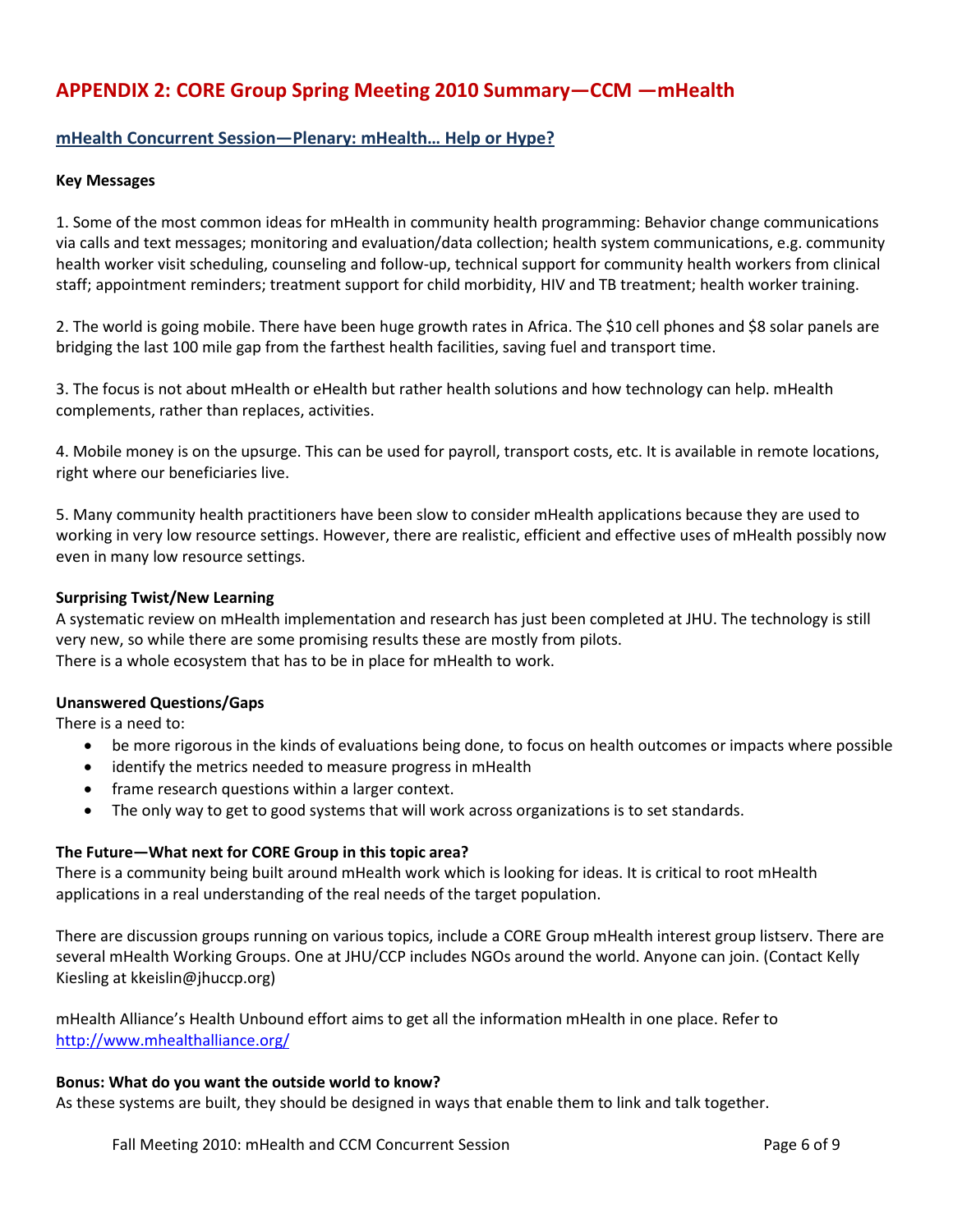# **mHealth Fact Sheet**



Authors: Peggy D'Adamo (USAID), Adam Slote (USAID), James Bon Tempo (Jhpeigo) and Andrew Sideman (AED)

# **What is mHealth?**

mHealth refers to the use of mobile technology to support health programming. mHealth projects have three common elements: the use of electronic information and communication technology (ICT); mobility of services, providers and/or clients; and application to one or more components of the health system. The devices used can be basic cell phones, smartphones, netbooks, PDAs or e-Readers, though many of these devices are converging and providing similar functionality. And these devices can be connected to a voice or data network full-time, only intermittently or not at all.

# **Additional definitions:**

- Medical and public health practice supported by mobile devices (Wikipedia)
- Use of mobile devices in health solutions (mHealth Alliance)
- New communication patterns in healthcare enabled by mobile phones and other wireless computing devices (mHealth Initiative)

# **Uses/application areas for mHealth include:**

- Data collection surveillance, monitoring, surveys, medical records
- Service delivery telemedicine, diagnostics, performance support
- Education, training and job aids reinforcement, assessment, supportive supervision
- Behavior change & communication health tips, service availability, appointment reminders
- Disease surveillance tracking epidemics and outbreaks
- Supply chain management tracking shipments, preventing leakage, eliminating stock-outs

# **Examples of mHealth applications:**

- EpiSurveyor Conducting surveys and collecting data
- TracNet Tracking patients and monitoring adherence
- mPedigree Verifying drug authenticity
- Text to Change Using quizzes and games to raise public awareness
- FrontlineSMS: Medic Communicating with and coordinating CHWs
- BabyCenter Delivering informational messages with links to website or hotline
- CommCare Providing job aids and algorithms for health care providers

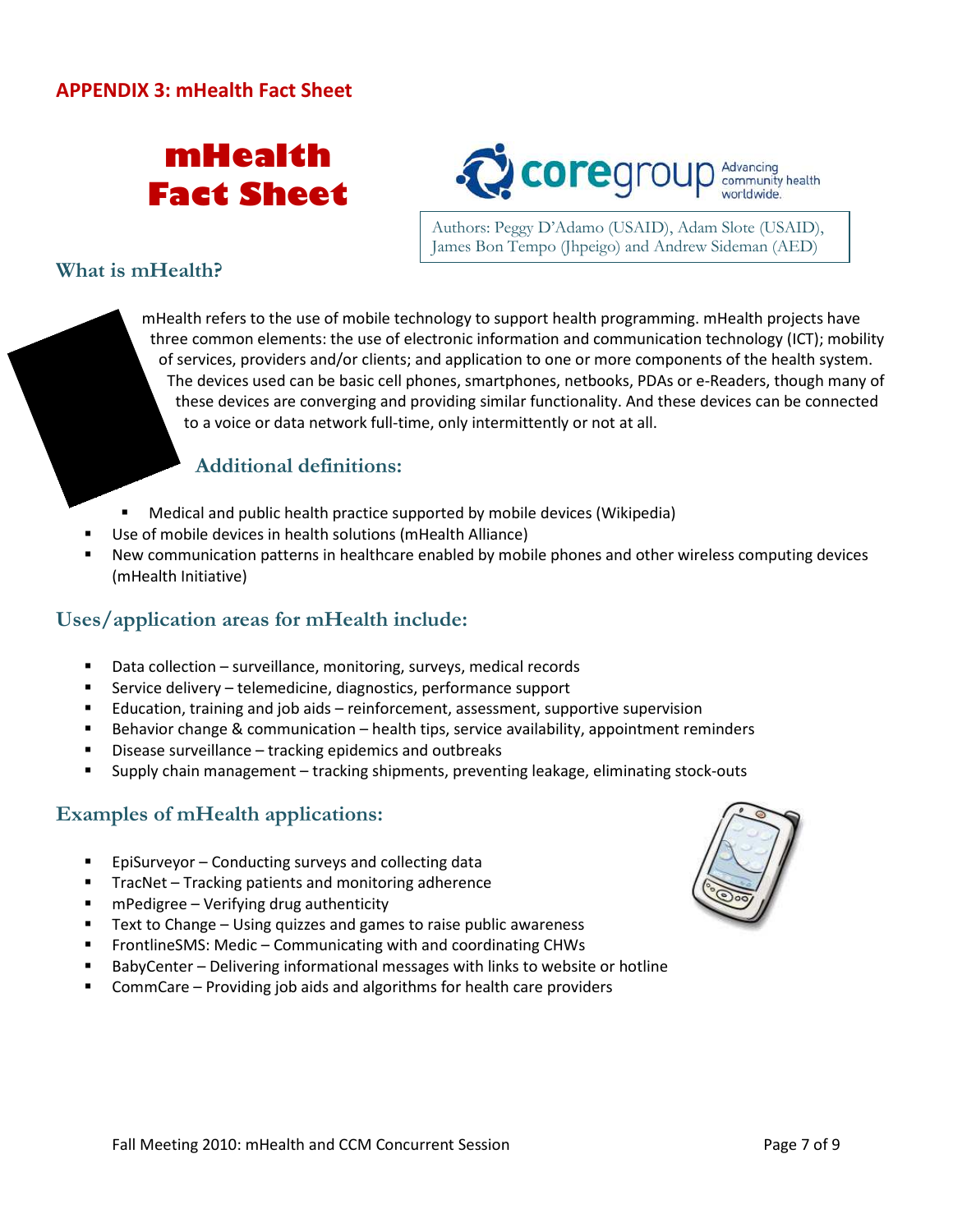# **Why all the interest in mHealth anyway?**

Many people in developing countries own or have access to mobile technology because:

- A technological infrastructure is already in place;
- Uoice and Internet services are less expensive than landlines and DSL;
- **Phone prices continue to drop (as low as \$7 for a basic phone in Malawi);**
- **Pre-paid systems require only cash; and**
- **Economic benefits result from phone access and connectivity.**

In fact, over the last decade, growth in the mobile sector has been greatest in the developing world. And globally, the rate of adoption is greater than that of any other ICT.



Source[: http://www.itu.int/ITU-D/ict/publications/idi/2009/material/IDI2009\\_w5.pdf](http://www.itu.int/ITU-D/ict/publications/idi/2009/material/IDI2009_w5.pdf)

### **A framework for incorporating mobile technology into health programs:**

- **More Replicate and scale initiatives more easily**
- Better Improve the quality of health interventions
- Faster Expedite processes and procedures
- Cheaper Save money over existing approaches
- Easier Make process and services easier to implement

### **Always remember to:**

- **EXED:** Consider replication or scale up from the beginning
- Design for the end user
- Fit the technology to the need, not the need to the technology
- Keep cost-effectiveness in mind

### **Useful websites:**

K4Health mHealth toolkit[: http://www.k4health.org/toolkits/mhealth](http://www.k4health.org/toolkits/mhealth) CORE Group mHealth page[: http://coregroup.org/our-technical-work/initiatives/mhealth](http://coregroup.org/our-technical-work/initiatives/mhealth) MobileActive [–http://www.mobileactive.org](http://www.mobileactive.org/)

#### **www.coregroup.org**